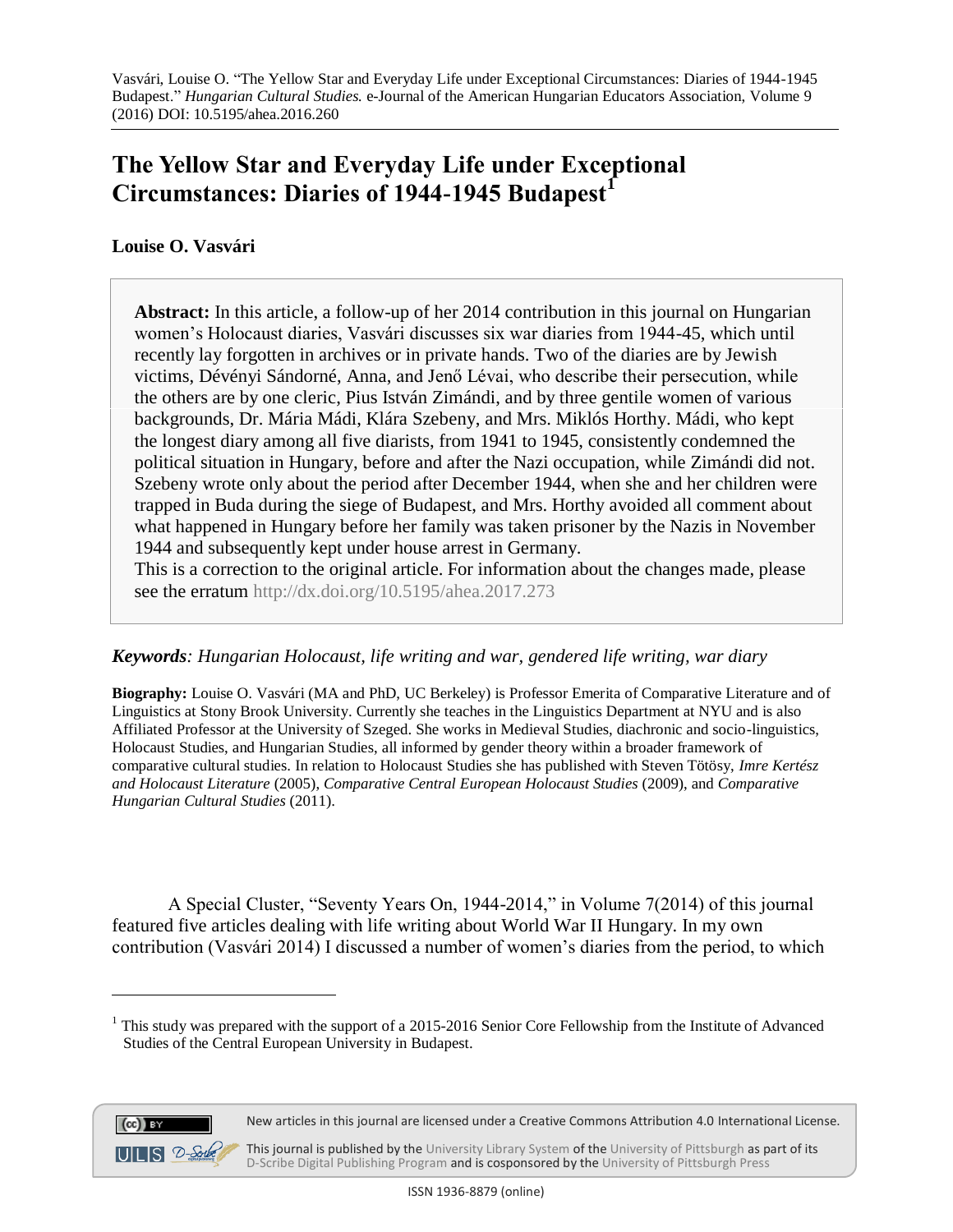this article is meant to serve as an addendum. Perhaps surprisingly, since the time of that article several unique additional diaries from 1944-1945 have appeared, which until now lay forgotten in archives or in private hands. Of these, I will discuss the diaries of two Jewish victims of persecution, Ann, Dévényi Sándorné and Jenő Lévai, briefly contrasting them with the diaries of a canon, Pius István Zimándi, and three gentile women of different backgrounds, Dr. Mária Mádi, Klára Szebeny, and Mrs. Miklós Horthy (compare also the study in this issue by Maya LoBello on the wartime diary of Miksa Fenyő). Mádi, who kept the longest diary among all five diarists, from 1941 to 1945, consistently condemned the political situation, before and after the Nazi occupation, while Szebeny was only concerned with the period from December 1944, when she and her young children were trapped in Buda during the siege of Budapest, and Mrs. Horthy avoided any comment at all about what happened in Hungary and wrote only about the family's life under house arrest in Germany from November 1944.

When the Germans entered Hungary on March 19, 1944, Dévényi Sándorné was a thirtytwo year old married Jewish woman in the fifth month of pregnancy and with a thirteen-year old son, while Jenő Lévai, aged fifty-two, was a man with broad experience as a political observer, having served in World War I and been a prisoner of war in Siberia, from where he had managed to escape and had subsequently become a renowned newspaperman and newspaper owner during the interwar Horthy regime. Both Dévényiné and Lévai were middle-class assimilated Jews who were victims of prosecution and thus had to undertake desperate strategies for survival. Mádi, the same age as Lévai, was a gentile doctor who wrote her diary in English both as a way of safeguarding its contents and out of the hope that after the war her family in the United States would be able to read it. Szebeny wrote her diary in the form of letters to her husband, who was in the army and whose whereabouts she did not know. Mrs. Horthy, writing while in German custody, avoided writing about all but the most personal concerns. My aim here is to illustrate briefly the varying "voices" of these narrators telling of their subjective personal experiences; that is, as self-historians documenting their own lives in confrontation with catastrophic historical circumstances. By studying these and other wartime diaries I want to illustrate how recovering individual fragmentary histories can help reconstruct the experience of everyday life in wartime from the micro-historical vantage point of the writers, who could not know how the events around them would end, as well as to shed light on their day-to-day personal experiences in ways that formal historical documents cannot.

In my earlier article I presented a brief overview of the very discipline-driven scholarly disagreements about the legitimacy of forms of life writing as historical sources. While I do not want to repeat that discussion here, it is perhaps useful to add a reference to Jeremy D. Popkin's (2005: 4) view that while history and life writing both claim to tell true stories about the past and while historians have traditionally rejected first-person accounts as subjective and therefore unreliable—the two discourses are better considered as two different, complementing ways of narrating and preserving the past. Precisely because an enormous amount of historical documentation has been written about *what* happened but relatively little about what was *experienced* and *felt* by victims of war it is of interest to analyze life writing. My own interest in wartime life writing, and in Hungarian World War II diaries specifically, is less concerned about unearthing new facts—although important new facts inevitably do emerge from life writing—as about documenting the internal lives of the diarists. As Berel Lang (2005: 118) has discussed, the most memorable diarists are recalled for what they wrote rather than for the independent importance of the events they describe, since writers' responses are uniquely their own in a way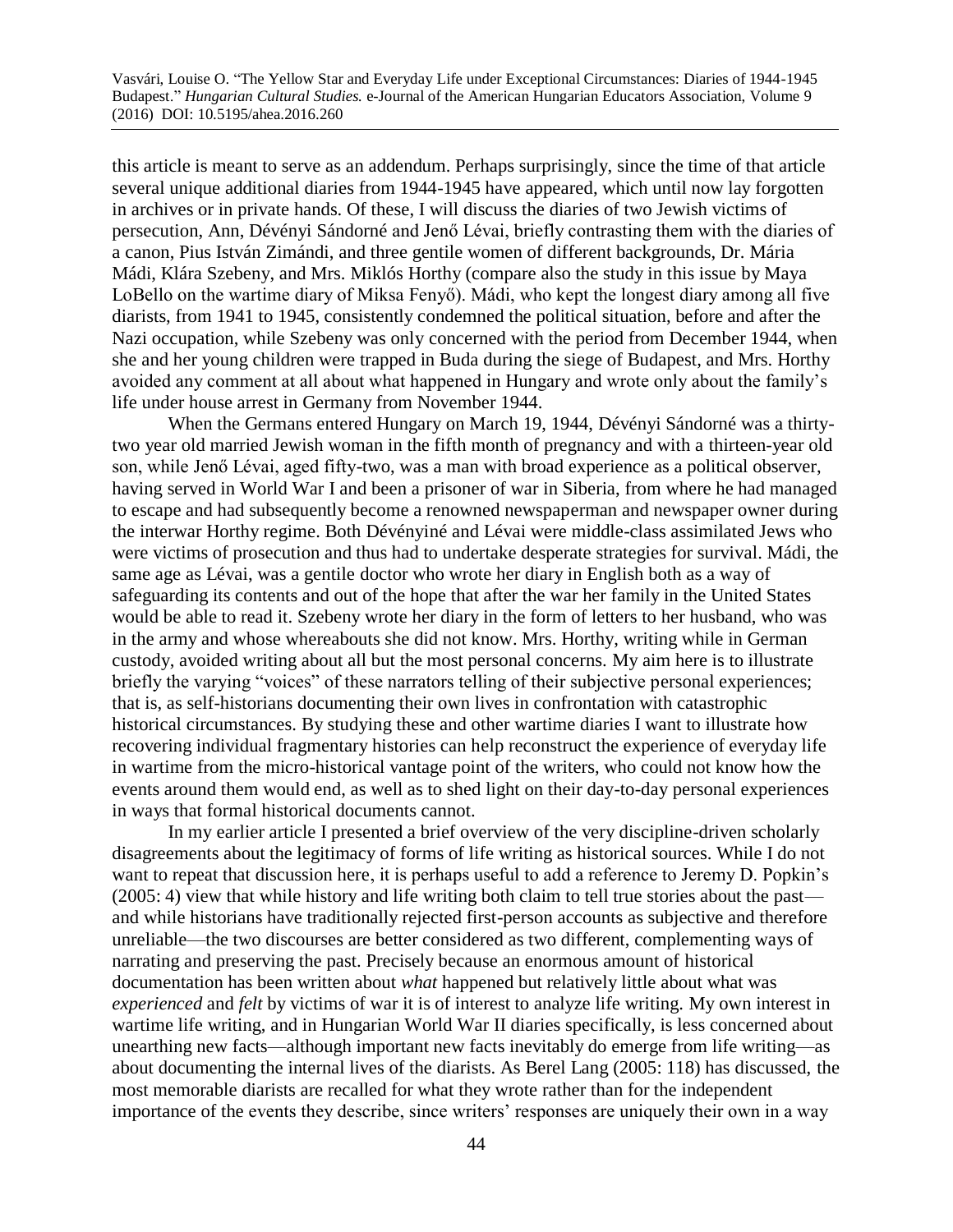that the events are not. In other words, the first person point of view in wartime diaries allows us some access to the conscious experiences of diarists—their judgments, perceptions, and emotions—and can thus help us gain an increased understanding of human experiences and human motives during a time of historical cataclysm. Traditionally diaries have been studied as documents for information about the writer's life and times but not as a therapeutic tool, yet diary writing itself can serve as a form of survival mechanism for the diarists themselves, as is well documented, for example, in the diaries that emerged from the Jewish ghettos of World War II. It is diaries that can offer the most personal and immediate documentation of day-to-day events; even in the midst of horrible events the diarists may shed unique light on details of their daily lives, or disclose their sometimes idealistic and naïve perceptions of reality, as well as information about social structures and relationships around them.

I stated that I want to utilize wartime diaries to study fragments of the emotional life of wartime diarists, but I should add that my additional aim, from a combined cultural studies and micro-historical methodology, is to retrieve significant "voices," especially of female narrators, and contrasting voices from different religious and social backgrounds, as cultural witnesses of their subjective personal experiences as seen from the center of historical events through their parahistorical life writing. Although the term parahistorical may sound unnecessarily technical, it means, more simply, a portrayal of self in history, where the autobiographer is the self-historian. It is often the very ordinariness of personal life stories of individuals looking upon historically traumatic events as they transpire around them that makes such writing meaningful, not a topdown summary recorded by historians (cf. Fulbrook and Rublack 2010: 25-27).

Four of the six diaries considered here are by females, and it is worth noting that feminist researchers have explored the connection between women's writing and "dailyness," that is, the connection between women's writing and the fragmentary pattern of their daily routines, including/as well as the recovery and validation of women's voices through the domestic everyday, thus envisioning the diary as one form of women's autobiographical writing (Huff and Bunkers 1996: 6, Hogan 2008: 95). Feminist and gender studies have broadened the historical as well as methodological analysis of the Holocaust by introducing the perspective of the individuals through the integration of personal documentation, such as letters, post-Holocaust memoirs, and oral history into the historical narrative (Ofer 2011: 8). At the same time, feminist historians have begun to focus specifically on Jewish family life during Nazism, and with particular emphasis on the lives of wives and mothers. In her groundbreaking *Between Dignity and Despair: Jewish Life in Nazi Germany* (1998), Marion A. Kaplan, drawing on diaries, letters, and other contemporary documents, studied how Jewish families managed their daily lives in 1930s Germany while facing ever increasing social, economic, and psychological hardships as they lost their livelihoods, possessions, and eventually their homes; on the part of the perpetrators, all these steps were meant to be a form of progressive social death preceding the victims' physical destruction. Well aware that Holocaust history has tended to treat the male experience as the universal experience, Kaplan paid particular attention to the plight of women, as it was women who kept up the rhythm of daily life and were at the same time forced to take on new roles as heads of their families in wartime. Compare also Esther Herzog's (2009: 2) study on how Nazi Germany's attack on Jewish parenthood broke down the separation between the public and private in order to dehumanize the victims. Herzog also traced how parents stripped of their livelihood, property, and civil rights went through a process of "infantilization," during and after which neither they nor their children had any legal rights. During this period of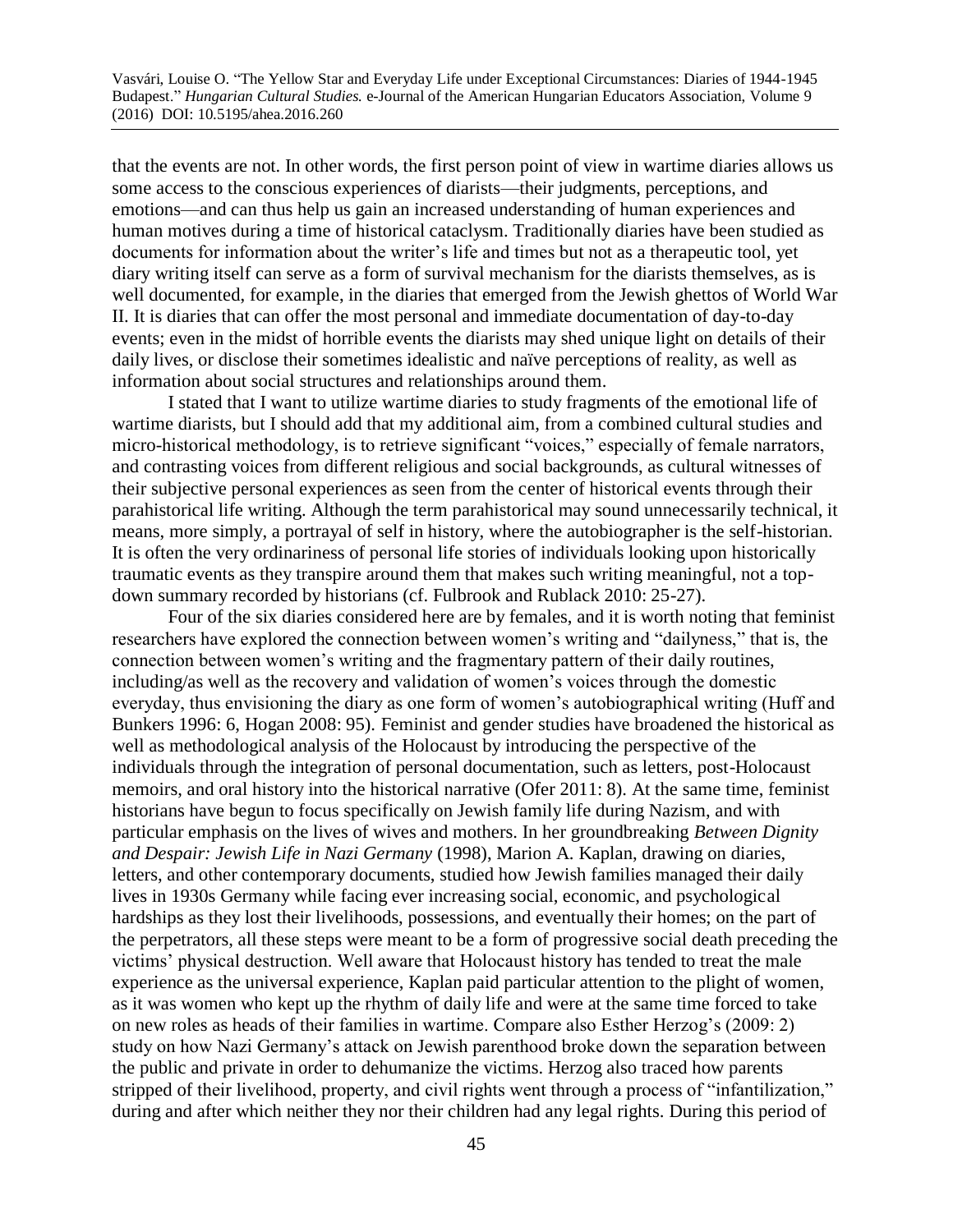ruptured frameworks new gendered divisions of power and family roles emerged, in which women's strength and adaptability helped them create new family-frameworks and make decisions under life-threating situations.

While the studies I describe above about the lives of Jewish women and Jewish families during Nazi persecution were based on case studies of Nazi Germany, Dévényiné's diary, *Kismama sárga csillaggal* ['Mother-in-Waiting with Yellow Star'] is an important contribution to the history of the family life of persecuted Budapest Jews during 1944-45 (see Huhák, Szécsényi, and Szívos's edition, which provides an excellent Introduction and notes; see also Szívós 2014, where the author is still identified by a pseudonym, while in the published diary the author's daughter gave permission for her mother's name to be used). The diary is the accounting of the day-to-day-struggles of a woman with a thirteen-year old son and five months pregnant with her second child when the Germans occupy Hungary on March 19, 1945. Hitler, prompted by concern that Admiral Horthy was trying to extricate Hungary from the war, occupied its ally sending a small group of SS troops under the command of Eichmann. Dévényiné reports in her diary not only about what happens day by day to the Jews, who are subjected to constant new regulations, the wearing of the Star of David, having to move into so-called *csillagos házak*  ['[Yellow] Star houses'], and ultimately to try to go into hiding, but also about the reaction of non-Jews around them to their situation. What we see is not only a woman's point of view and experience, but also a very unusual one in that as a pregnant woman, who after her husband is called into *munkaszolgálat* ['labor service'] has to cope with all decision-making and all hardships by herself. Her aim through the continuing months, when she and her family are in mortal danger, is to survive to give birth to her newborn daughter and keep her alive, as well as protect her son, and also to try to help her parents and four siblings, all the while dealing with innumerable crises as one after another anti-Jewish regulations are implemented. Dévényiné starts her diary on March 20, the day after the Sunday morning occupation of Hungary by the Germans. She writes that she had planned a major cleaning for that day but then left it to the cleaning woman. Through the subsequent days, when she writes daily, her initial preoccupations include having a loose-fitting dress made for her pregnancy, visiting her hospitalized mother and various other relatives, and having her teeth fixed, all in preparation for worse times to come. She argues a lot with her husband, while he is still around, who tells her then and on several subsequent occasions that they should prepare by obtaining some poison.

Dévényiné reports that her sister-in-law Regina was the first person she saw with the yellow star, and soon after, on April 4, when she sews one onto her own clothes she comments: "I am not ashamed but instead I find it to be ridiculous" [*nem szégyelem magamat, inkább nevetségesnek tartom*] (32). Yet, when she reports on her first outing with the star on her coat it is clear she also feels demeaned:

On the streetcar I don't dare to sit down, on the platform I stand with my back to people and look out at the street. I look at the people. How many are wearing the star and how many of them look miserable. It is very demeaning, and yet they still look ridiculous with that yellow patch. As if children and not adults had invented it.

[*A villamoson nem merek leülni, a peronon háttal állok az embereknek, úgy nézek ki az utcára. Nézem az embereket. Milyen sokan járnak csillaggal, mennyi a*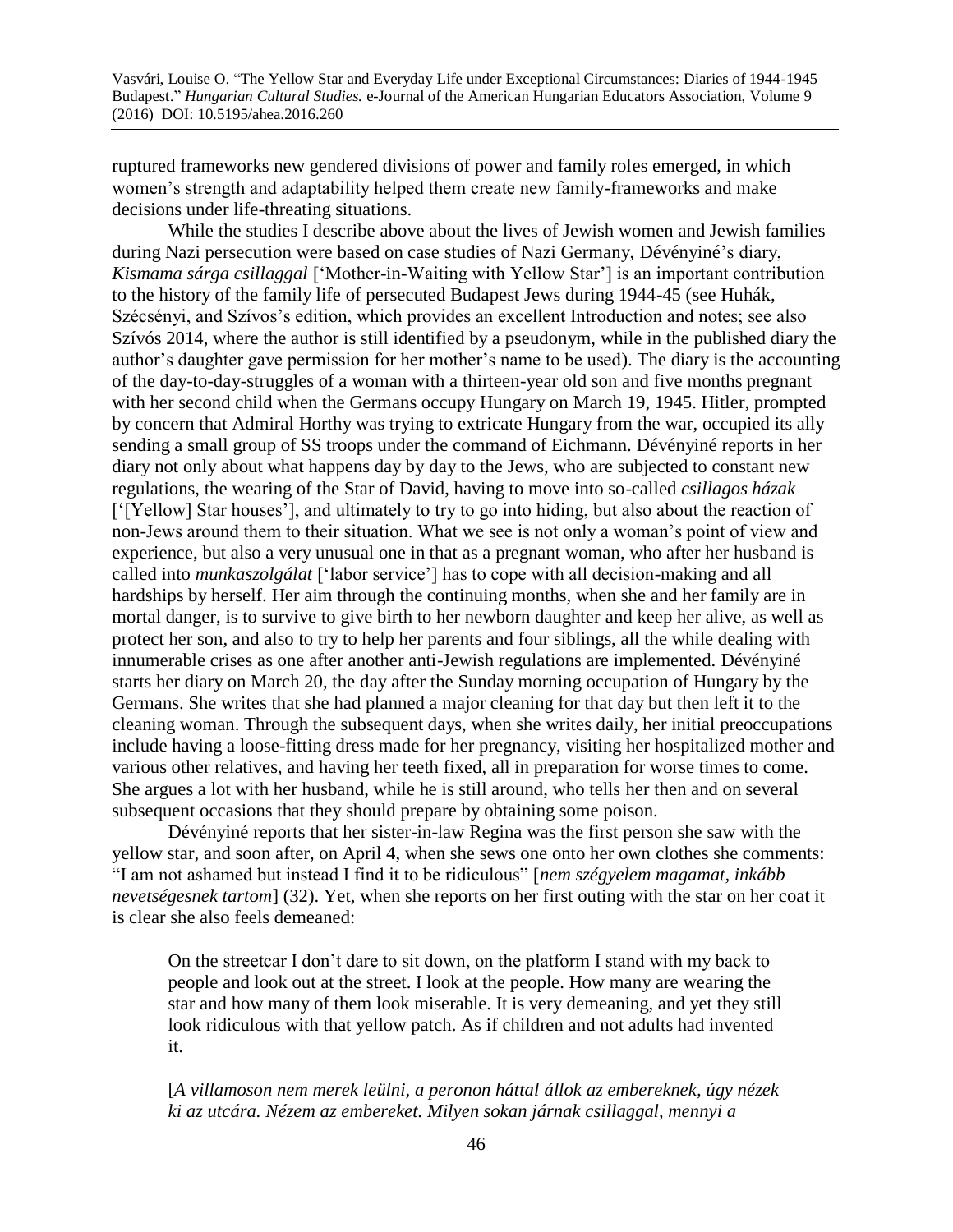*szegény kinézésű ember közülük. Nagyon megszégyenitő, és mégis nevetségesen néznek ki ezzel a sárga folttal. Mintha nem is felnőttek, hanem gyerekek találták volna ki.*]

On April 11, her son's thirteenth birthday Dévényiné insists on making a birthday party for him, while her husband, who has gotten his orders to report for labor service informs her he has bought the poison he was recommending. On May 4, when the wearing of the Yellow Star has already been in effect for a month, Dévényiné realizes one day how even a friend who had been helping her carry packages is very uncomfortable being seen with her and also reports on how, even pregnant, but wearing the star, she was insulted on a streetcar:

When we went down to the street I didn't know why he seemed so uneasy. Only later did I realize that I was wearing the Yellow Star, and I sent him on ahead. It is awful how embarrassed he is to be seen with me. Yesterday I was also demeaned, and I still get red with anger when I think about it. On the streetcar when a woman gave me her seat, two other women piped up: look, how important it is for a Jew to get to sit down. I asked didn't she [*sic*] see that I am pregnant, and she replied, so what, you're a Jew! I was waiting for someone to say something but even the woman who had given me her seat turned her head away. I could barely stand it until I could get off the streetcar (51-51).

[*Mikor együtt mentünk le az utcára, nem tudtam miért van olyan zavarban, csak aztán jutott eszembe, hogy rajtam csillag van, előreküldtem őt. Rémes hogy szégyell velem menni. Tegnap is megszégyenítettek, még most is vér szökik az arcomba ha rágondolok. A villamoson egy nő átadta a helyét nekem, két nő megszólalt: nézd, milyen fontos, hogy a zsidó leüljön. Azt kérdeztem, nem látje-e hogy állapotos vagyok, azt felelte, na és, de zsidó! Vártam, hogy valaki szólni fog mellettem, de még az a nő is, aki átadta a helyét, elfordította a fejét. Alig vártam, hogy lenn legyek a villamosról*.]

In early June, when she is six to eight weeks away from delivery Dévényiné reports that she is very angry when people criticize her decision to bear a child as if she were a *megesett lány*  ['unwed mother']. When a doctor tells her she should induce early delivery before things get worse, she refuses, saying "I won't do it. I want this child at all cost" [*nem teszem meg. Én minden áron akarom ezt a gyereket*] (67). When she is running around, trying to find an apartment to exchange with a Christian so she can move into a building that has been designated as a yellow-star house she laments that all she would be able to exchange for her beautiful apartment on the Danube waterfront would be "two dark holes located in the courtyard" [*két sötét udvari lukat*] (70). She also bemoans being forced to abandon her cherished belongings, the trappings of her middle-class life that she has for so long worked and struggled to acquire. And as she is struggling with endless additional crushing daily preoccupations, like finding movers who will help move her to the ghetto, she sees advertisements for trips to the Balaton and for other amusements, and laments that "for Christians to frequent coffeehouses is not considered parasitical" [*kereszténynek kávéházba járni nem parazitáskodás*] (79).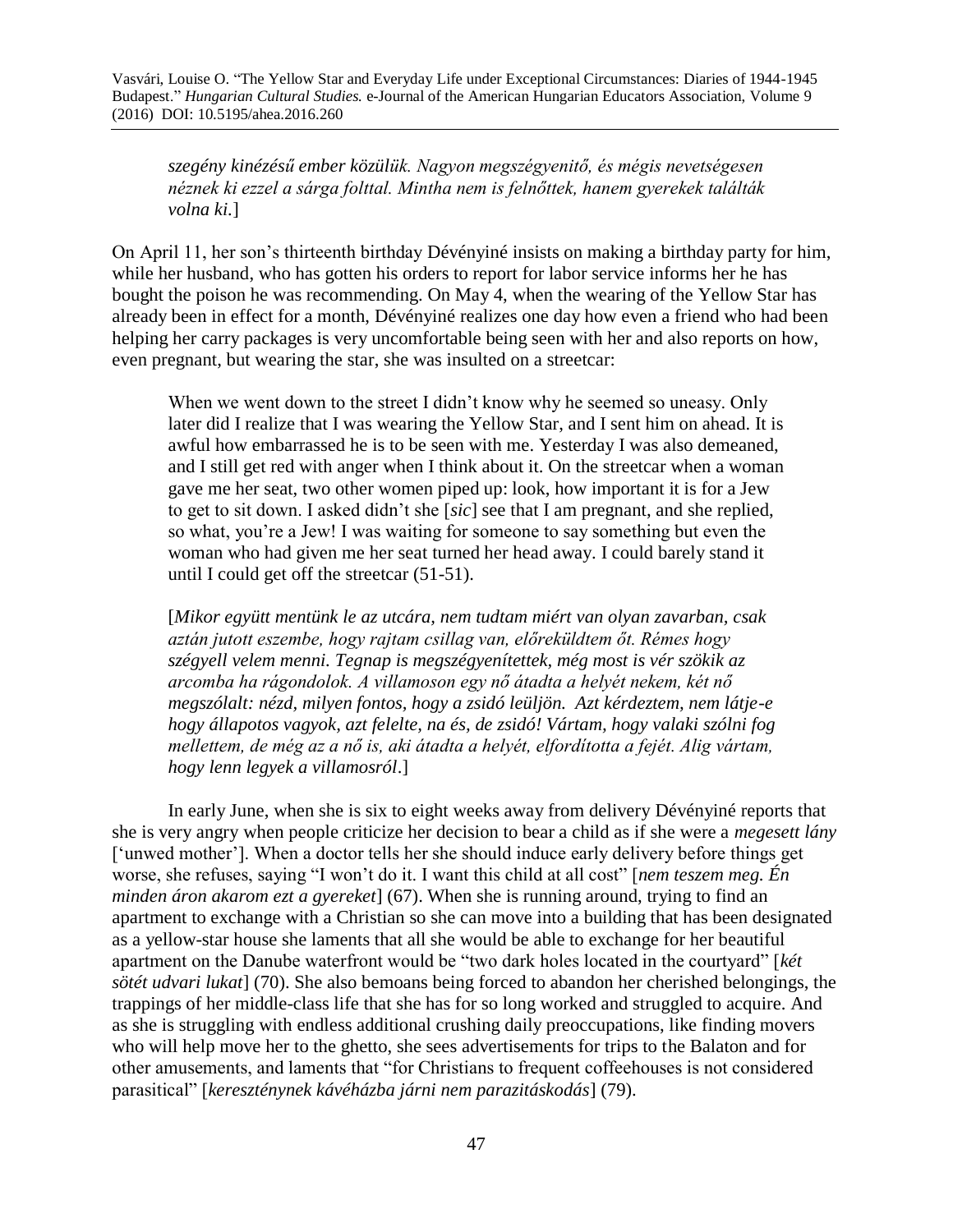By June 30 Dévényiné is aware that in the whole country outside of Budapest deportations of Jews have been completed and wonders if it will soon be the turn of Budapest Jews. In August she manages to get a Swedish Letter of Protection or *Schutzpass* for her family, which allows her to circulate without a yellow star, and for a time she hopes that this will also keep them from being deported. The following week she joins scores of others in the vain attempt to convert with the hope that this will save them from deportation, but she feels it is her duty to tell the deacon who christens her that she is not doing it from belief. Subsequently her life becomes increasingly difficult, and in the midst of many unspeakable difficulties on July 19 she gives birth to her daughter, Juditka. She writes "nothing beyond the child matters to me" [*nem érdekel a gyereken kívül semmi*] (93), and from then through the following months, through the ever increasing terror, the diary continues with incredible details of seeking refuge in a cloister with other mothers with babies, including attempts to feed the infant and wash and dry the table napkins she is using as diapers.

Dévényiné 's husband, who very fortunately is stationed in a labor camp nearby, manages to appear briefly from time to time but has no attachment to the child because, Dévényiné thinks, he didn't go through the pregnancy with her. When in October 1944 Ferenc Szállasy and his fascist Arrow Cross Party oust Miklós Horthy and take over the government, her husband once again suggests that they take poison, but she herself finds the force to continue the struggle to survive through her single-minded devotion to her daughter: "I adore Little Judit with such protectiveness that it is not good. I still can't believe the miracle that I have her" [*Juditkát olyan féltéssel imádom hogy ez már nem jó. Még mindig nem tudok betelni avval a csodával hogy ő nekem van*] (97). Dévényiné and her nuclear family survive, as does her father, but her mother dies in the ghetto and all four of her siblings, two sisters in Bergen Belsen and two brothers in labor service, are deported and none return. Dévényiné's diary is an extraordinary document that shows how a mother sustained her family's life despite the chaos and brutality of being hunted victims. Lenore L. Weitzman and Dalia Ofer suggest viewing the family strategy of survival the very attempt to go on living regardless of the hardship—as one manifestation of resistance, just as important as other forms of resistance, such as membership in an underground movement or participation in armed activities.

It is one of the editors of *Kismama sárga csillaggal*, Erika Szívos, who initially found a typed version of Dévényiné's diary in the Holocaust Documentary Center in Páva Utca in Budapest, which had been bequeathed to the Center in 2013 by Dévényiné's daughter Judit. It is a reconstructed diary, as Dévényiné typed it in the summer or fall of 1945 while the original no longer exists. There is, therefore, no way to ascertain what she might have deleted, and occasionally there are signs of details she could have only added with hindsight. Dévényiné's diary could best be read alongside the diary of Borbála Szabó (1920-1975), which I discussed in my 2014 article in this journal. While Dévényiné's diary starts in March 1944 with the words *bejöttek a németek* ['the Germans have invaded'], Szabó's diary, although very detailed, starts only on October 18, 1944, and describes only the last months of World War II in Budapest, after her fiancé, Lajos Krausz, was captured and deported in November 1944 during the Arrow Cross takeover. Szabó wrote about daily life in the Budapest ghetto for her deported fiancée, so he could read it after the war, but she was never to see him again. She herself was conscripted for a woman's labor service unit, an experience she lived through along with three close friends. She describes the last days of World War II, which the four of them survived, but Lajos was murdered in Bergen Belsen. Throughout her diary Szabó writes in an "I am a camera" mode and,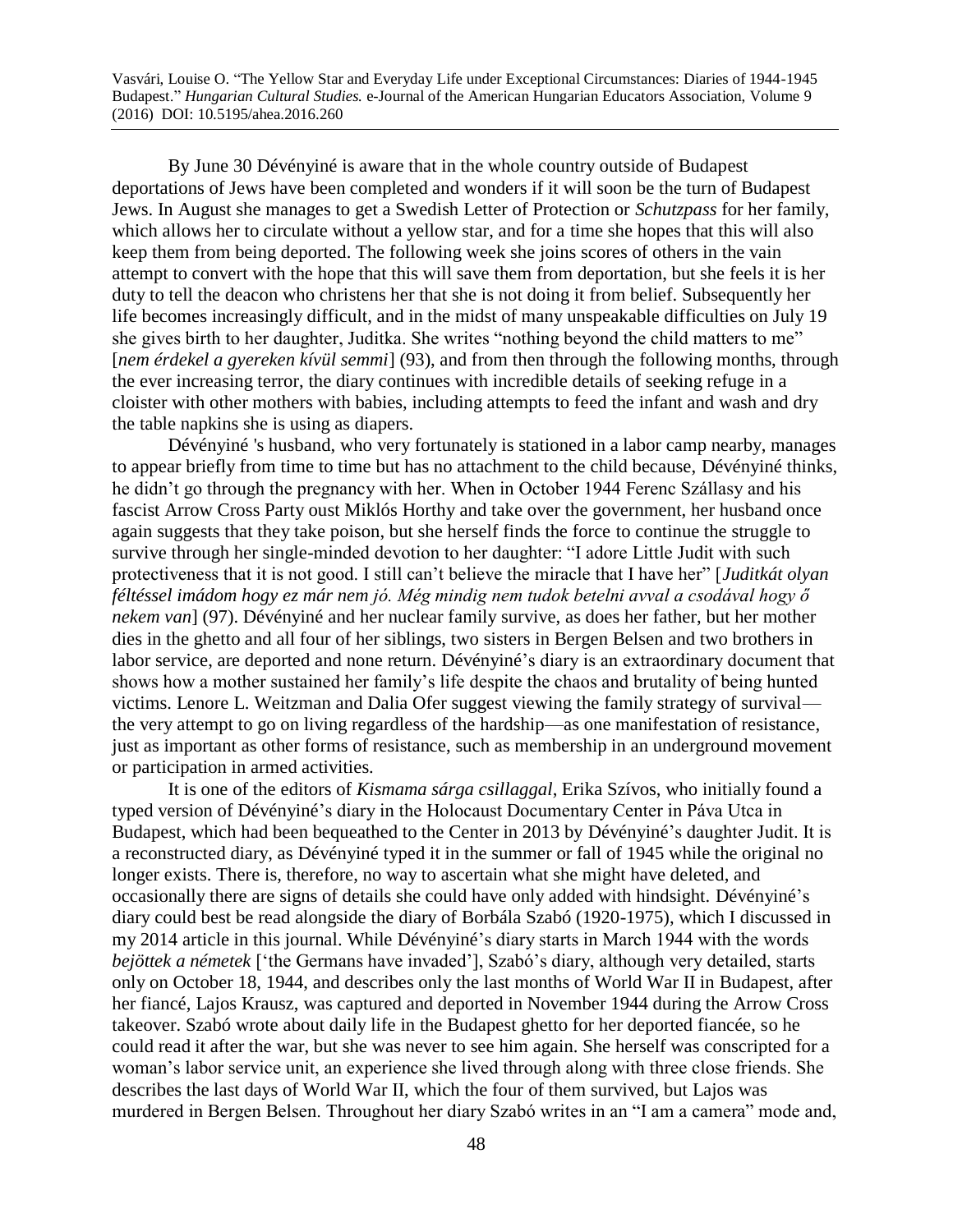amazingly, in spite of her fluctuating feelings, she seems to keep faith and hope alive. Szabó's diary was published only in 1982 by her daughter (see excerpts and photos from Szabó's Hungarian text in "Budapesti napló" at: [www.yadvashem.org,](http://www.yadvashem.org/) as well as the important excerpts published by Borbála's niece, Vera Szabó 2009). Unfortunately, to date only Hungarian readers who can read the full text are able to get a real sense of the strength and amazing optimism of Szabó's personality and begin to understand the incredible level of escalating terror through which she had to struggle to survive as well as help both her mother and her fiancé's parents survive.

If Dévényiné and Szabó's diaries are primarily Holocaust family chronicles that provide Budapest tableaux of Jewish everyday life and fighting for survival in 1944-1945, Jenő Lévai's (1892-1983) *"...Csak ember kezébe ne essem én..."*– *Deportácio, Télach* [''May I Not Fall Into the Hands of My Fellow Man': Deportation, Leaving, Letter of Protection'] is at one and the same time a personal diary, a historiographical documentary work, and a sociologicalpsychological study, in which Lévai never ceases to be a social observer, even when describing events in which he was himself a victim. Ferenc Laczó (2015) reviews Lévai's career as the first chronicler of Hungarian Holocaust historiography, whose most productive period was in the immediate postwar years, when he wrote almost a dozen works until 1948, after which time he was no longer allowed to write. In spite of his enormous contribution Lévai remains unknown outside of Hungary and even within Hungary he is known only by specialists in the field and attacked by some for what they consider his strongly ideological journalistic writing. In his postwar writings Lévai argued that the Germans, arriving with only a force of three hundred men, could never have managed to implement the deportations without the brutal work of the Hungarian police and gendarmerie. He also praised Horthy for halting deportation in early July 1944, yet pointed out that the fact that he had this power meant that he could be held responsible for the deportations that took place from March to that time. As a journalistic-historian Lévai wrote mostly about what he himself had personally experienced, much of which is recorded in his diary, which he finished in January 1945, but which for unknown reasons he never published. The diary is in the fullest sense of the word a documentary diary, as it includes contemporary documents, newspaper clippings, and political leaflets, some of which have probably survived only in Lévai's collection. A useful introduction provides an overview of Lévai's difficult but very adventurous life, which included five years as a prisoner of World War I in Siberia, from which he managed to escape in 1920, only to encounter untold further problems in establishing himself as a journalist in interwar Hungary. It is not known how amid hiding and during bombings he managed to collect all this material, nor is it known where he was able to leave it for safekeeping. Lévai's widow gave the original of his diary to the *Magyar Tudományos Akadémia* (MTA) ['Hungarian Academy of Sciences'], where it just languished in paper cartons until part of it disappeared. In 1985 Lászó Váradi found it by chance and, realizing its importance, typed the manuscript and put copies of the additional documents into the text, but in the meantime the original manuscript cannot be located, although it may still be in the archives, which still have not been fully research.

Lévai's diary has now been published for the first time by *Múlt és Jövő*, with the full complicated title of the original, of which the first part is a quote from a Hebrew prayer, the *Ta[c]hanun* ['Supplication'], while the subtitle consists of three key words, each of capital importance for the persecuted victims: *deportácio*, from which one might be saved only by *télach* ['leaving'], or by a *Schutzpass* ['Letter of Protection'] granted by a foreign power. In his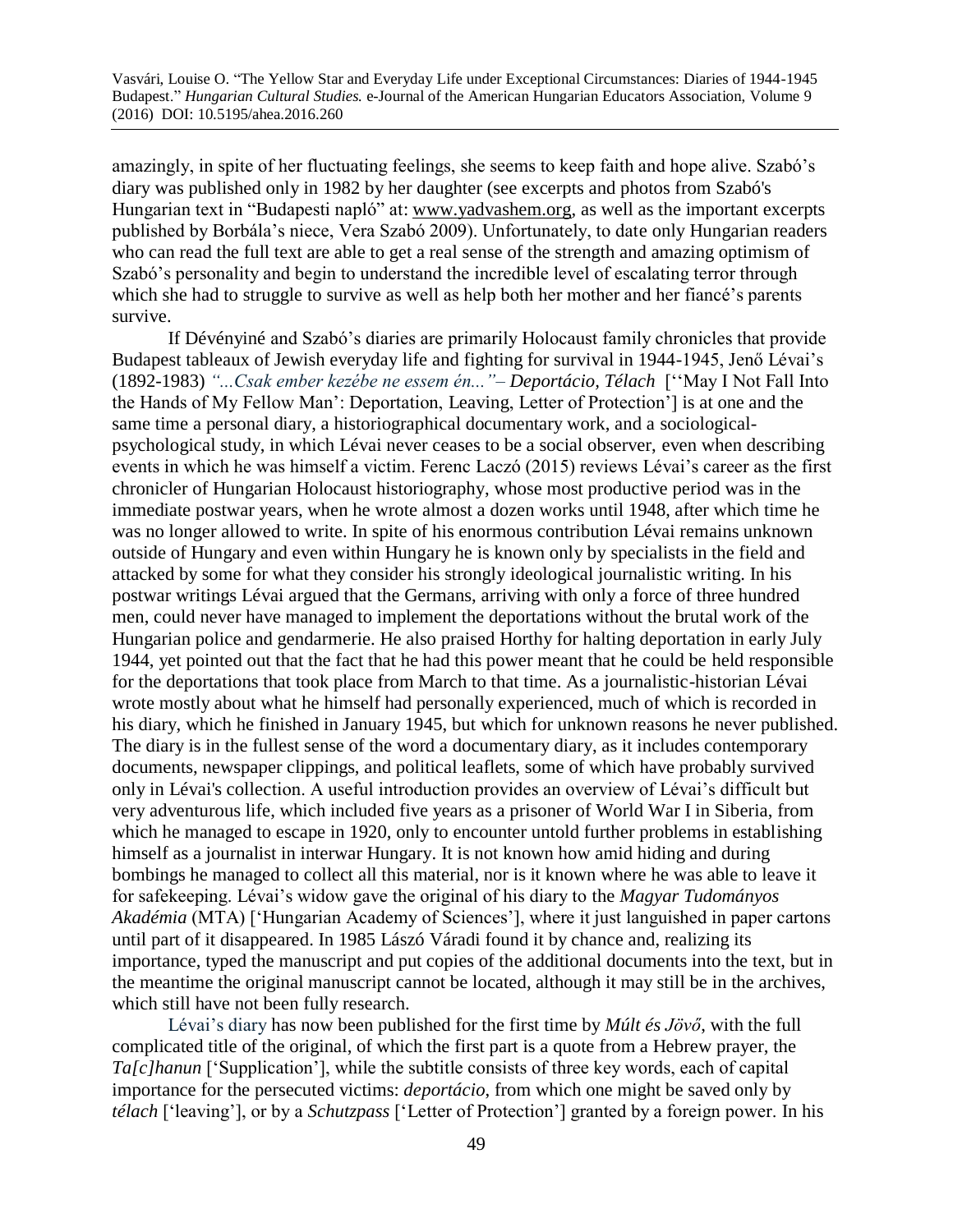diary Lévai is very critical of the gentile middle class, some of whom took an active part in killing Jews and many others observed without doing anything, but he also condemns Jews who didn't always behave heroically. Lévai's diary writing was a live project of documenting history as it was happening, but it was also the course of his own fate, of which he could not yet know the outcome. He himself was in constant danger of being killed, was witness to the murder of most of his friends and relatives and to the loss of his property, and he was thrown out of a society to which, especially as a World War I veteran and prisoner of war, he always felt he belonged. His diary can very profitably be read alongside Dévényiné's because the two naturally write about many of the same subjects, but while she writes about her personal struggles he also provides the broader background. For example, as mentioned above, she writes about the horrors of trying to exchange in the period of a few days her beautiful apartment for a minimal place in a house now declared a yellow-star house and about how impossible it is even to find a suddenly very expensive mover and gives a list of the specific items of furniture she finally succeeds in taking with her to the ghetto. Lévai details how hundreds of thousands had to move in a matter of days, which he calls "the largest migration in the history of Budapest" [*a Budapest életében a legnagyobb szabásu vándorlás*] (170); he details how haulers were charging ten times their usual rate, and in the last hours even twenty times the rate, especially in the fancier hilly areas of Buda. He also appends two pages from the June 16, 1944 issue of the Budapest *Magyar Szó* ['Hungarian Word'] newspaper, which gives exhaustive details of the yellow-star houses legislation, with twin headlines such as: *Meddig kell kiköltözniök a zsidóknak a lakásokbol?* ['By when do the Jews have to move out of their apartments?'] and *Mikor költözhetnek be a keresztény bérlők a zsidó lakásokba?* ['When can Christian tenants move into the Jewish apartments?']. Lévai writes that on March 15 people still think the war will end and Jews think they will make it, so that even on March 19 "[t]he Budapest promenade shines in its usual colorfulness. Even the Second Jewish Law doesn't keep the ladies of Downtown Budapest and of Lipótváros from parading their new spring toilette" [*a pesti korzó szokott tavaszi színpompájában tündöklik. A Belvárosi és Lipótvárosi hölgyeket a második zsidótörvény sem akadályozza meg abban, hogy új tavaszi toilettjüket felvonultassák*] (14).

An experience common to both genders and, in a sense, to Jews and gentiles alike because seen in the public domain, was the first day of the mandatory wearing of the yellow star by those decreed as Jews. It therefore becomes interesting to see how this scene is described in individual stories from the first person point of view. We have already seen in the above quotes from Dévényiné that she conveys her personal feelings of shame and desperation at the imposition of the yellow star. Lévai, although also affected by the same shameful regulation, at the same time is also able to look at the larger scene and its implications critically, as if standing on the outside:

Five days later, on April 5, Budapest streets scream in yellow. The first days we expect sympathy demonstrations but those don't happen. The capital's Christian society behaves stiffly and without compassion. They avoid those who are stigmatized. Old friendships ceased in one stroke. We were ejected from society. Without a ghetto we were pushed into a social ghetto. It was intolerable. Or at least that's what we thought then… And one after another, new restrictive regulations appear. At the same time one can see signs such as: "we do not serve persons with a yellow star" (22).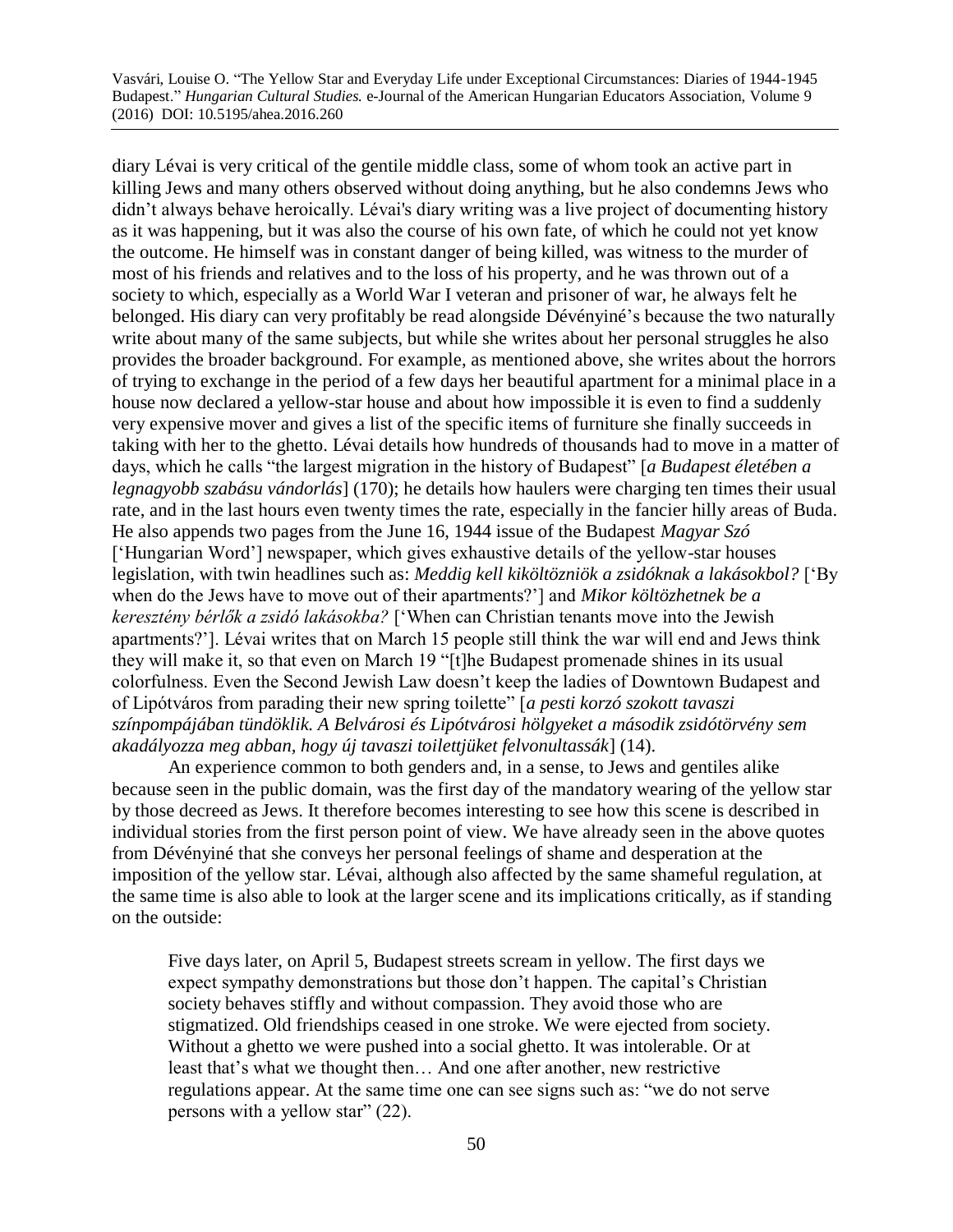[*Öt nap mulva, április 5-én, sárga színben rikít a pesti utca. Az első napokban szimpátiatüntetést várunk, ám ez elmarad. A főváros keresztény társadalma mereven, feszesen és kegyetlenül viselkedett. Kikerülte a csillaggal megbélyegzetteket. Régi barátságok szűnteg meg egy csapásra. Ki voltunk közösítve. Gettó nélküli társadalmi gettóba szorultunk. Kibírhatatlan volt. Legalább is azt hittük még akkor…Egymás után jelennek meg a többi korlátozó rendelkezések is. Ugyanakkor már ilyen feliratokat látni: "sárga csillagos egyéneket nem szolgálunk ki.*]

To Dévényiné 's and Lévai's descriptions of how it felt to be a Jew forced to wear the yellow star on April 5, we can compare also an account quoted in Gergely Kunt's article published in our 2014 Seventieth Anniversary cluster from the dairy of thirty-six year old "Margit," who also composed her diary/immediate memoir for her husband who was in labor service. She wrote in an exceptionally ironic style, creating all sorts of verbal games around the term *sárga csillag*, such as *a csillag premierje*, the first day the yellow star had to be worn by all those deemed to be Jews by the new ruling, and *elcsillagodás* ['getting all starry'], i.e., when the yellow star started to be visible everywhere. And, finally, to these reactions of the victims of the shameful legislation we can contrast the photographs and their gleefully nasty captions of the first day of the imposition of the yellow star, published in the *Magyar Futár* ['Hungarian Dispatch'], an anti-Semitic extreme right-wing illustrated weekly, which by 1944 had some two million readers. The *Magyar Futár* was founded in 1941 by Ferenc Rajniss, who later became Minister of Religion and Education in the Szállasi government; after the war he was executed as a war criminal. The various photographs, all of Jews wearing the yellow star, carry captions whose composite message is: now that they are required to be identified by the yellow star it can be seen just how many Jews were in the capital who had wanted to seem assimilated [and] for now they wear the star somewhat painfully and in insulted fashion. The page below from the *Magyar Futár* is from the private files of Stephen P. Casey (b. 1924, as István Katona), whose mother-in-law had kept it because she herself is pictured (marked with an asterisk) [\(http://isurvived.org/Pictures\\_iSurvived-2/Hungarian-jews\\_BW.GIF\)](http://isurvived.org/Pictures_iSurvived-2/Hungarian-jews_BW.GIF).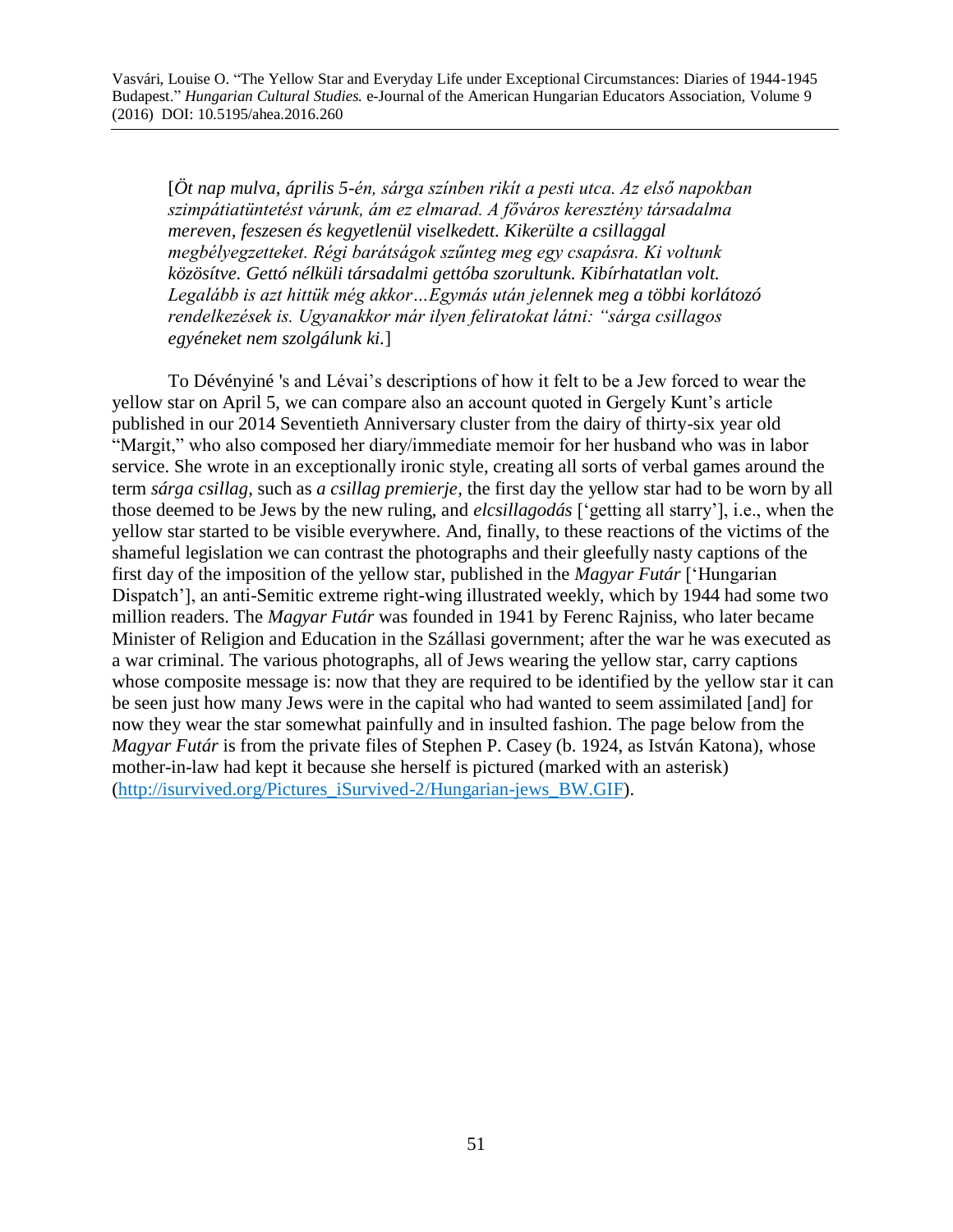

Lévai does not limit his criticism to the indifference of the gentile population to the plight of the Jews and does not shy away from criticizing also those Jews who even just before the October 15 putsch by Ferenc Szállasi still managed to remain protected in Budapest and lived obliviously to the deportation all the Jews outside Budapest and to the plight of their fellow ghettoized Jews and even to dangers facing themselves. He describes how October 15, the beginning of fall, was a beautiful sunny day, and much like the March 15 he described half a year earlier, life on the promenade was still active:

On the Budapest promenade every seat is again taken, the Hangli [a popular restaurant] is again full to bursting. The ladies from Downtown and from Lipótváros are again parading their newest autumn creations. It seems that the crowding in the ghettos still hasn't taken away the zest of some Jewish women from promenading. Naturally on the promenade there are no women to be seen wearing the yellow star but in Váci utca they are already more frequently visible (48).

[*A pesti korzó ülőhelyei újra foglaltak, a Hangli megint "pukkadásig" telve. A Belvárosi és Lipótváros hölgyei a legújabb őszi kreációkat újra felvonultatják. A gettobeli tömörülés még mindig úgy látszik, nem vette el kedvét néhány zsidó nőnek a korzózástól. Csillagos nőt természetesen nem látni a korzón, de a Váci utcában már inkább.*]

Perhaps the most intimately horrible episode of Lévai's diary (58 ff) is where he describes how, on October 19, several hundred men from sixteen to sixty, including himself, are driven from a yellow-star house and are kept until November 5 on a totally useless work detail,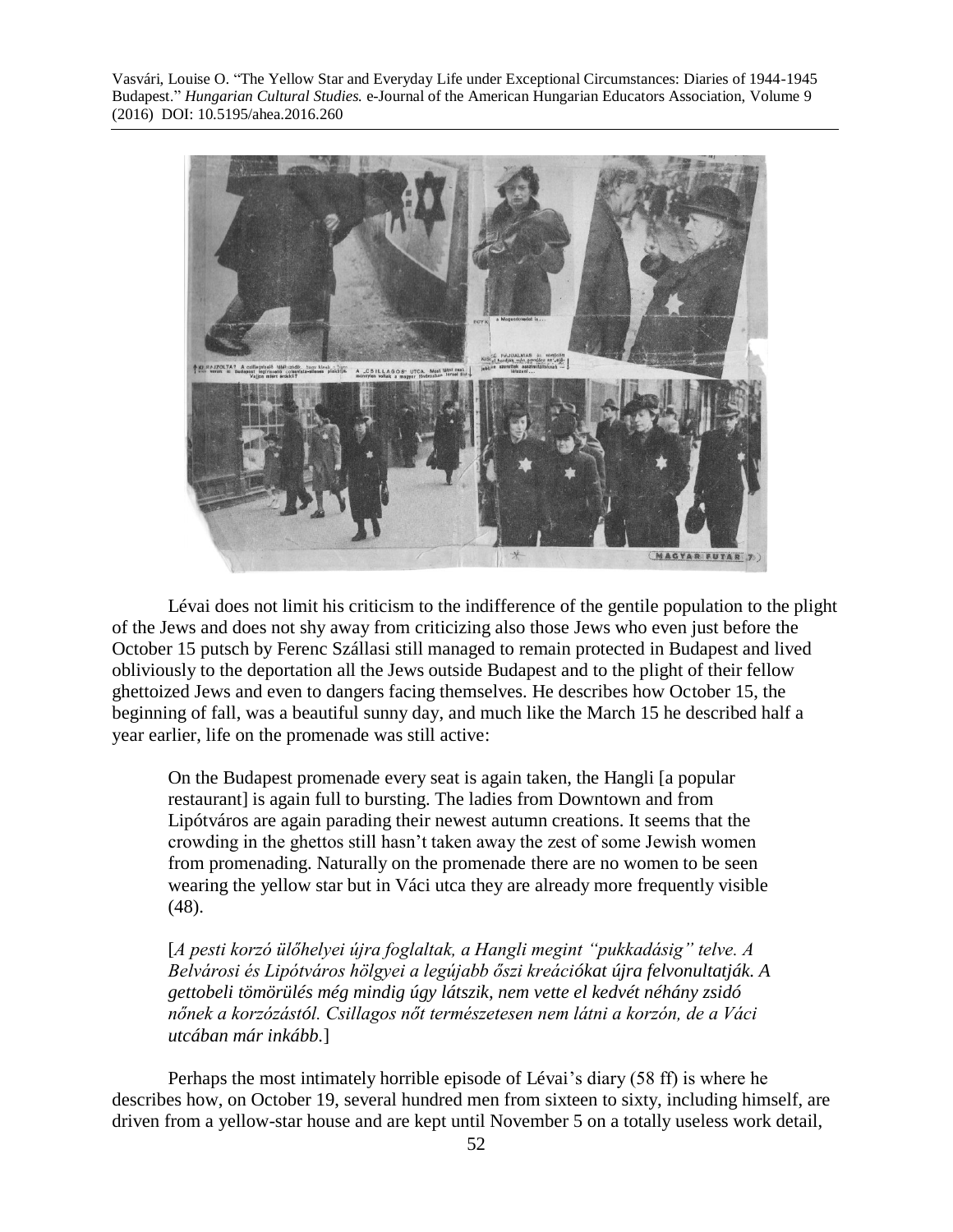where they receive no food or accommodation and many are randomly and sadistically killed. In the last part of his diary Lévai also details how everyone was stealing from everyone, first the house superintendents and their helpers, who would steal the belongings of the deported, feeling they had a right to the belongings of "their" Jews so the items "do not fall into the hands of the Arrow Cross men" [*ne fusson a nyilasok kezébe*]. Then later someone in uniform, perhaps only a postman, would arrive at the building from where some have been already deported to steal more, until finally a German army truck would arrive to take away what was left. On Nov. 15 he writes that he has to observe how his own belongings disappear:

My heart aches as I see my beautiful bedroom set, my bedding, my suitcases. They disappear one after another from the house entryway [as] people are already stealing from one another. From my belongings (98).

[*Fájó szívvel látom gyönyörü hálószobámat, ágyneműimet, bőröndjeimet. Egymás után tűnnek el a kapu alatt. Már út közben egymást lopják meg. Az én holmijaimból*.]

Even some Jews, if they had a chance, stole from sealed apartments of other Jews, so that, as Lévai put it, "the whole of Hungarian society became thieves" [*tolvajokká alakul át az egész magyar társadalom*] (75). On January 17, with the liberation of the ghetto, thousands, who looked like living dead, ran out, seeking their loved ones and food; at that time, too, the plunder continued, by Christians and Jews alike, by all classes, and of course soon by the occupying Russians. It can well be argued that Lévai is too forgiving for the crimes of the latter, perhaps because he is so thankful for liberation, or because he can measure the level of Russian cruelty and looting only in contrast to the magnitude of what he had previously witnessed:

It serves to the credit of the occupying troops that only individual actions happened, smaller thieveries and robberies and not too frequent forcing [*sic*] of women (198).

[*Az orosz megszálló csapatok becsületére szolgáljon, hogy csak egyéni akciók fordultak elő, kisebb tolvajlások, apróbb rablások és nem túl sűrű erőszakodások a nőkkel szemben.*]

Mária [Kiss] Mádi (1898, Budapest–1970, Houston, Texas) was a highly educated gentile woman who kept a diary between December 1941, when Hungary severed relations with the US in World War II, and September 1945. Born and raised in Budapest, Mádi was a doctor from a gentry background, who attended universities in Britain and earned her medical degree in 1922, specializing in radiology. She married Lajos Felsőbuki, an orthopedist, around 1920 but they divorced in 1924. She had a daughter Hilda, who was born in 1920 and who married George G. Walton, an American geologist and immigrated to Louisiana, where she gave birth to a son and a daughter. Mádi had been planning to join her daughter and her family when the U.S. entered the war and she was trapped in Hungary, and so she began her diaries as a way to "communicate" with her family abroad. She wrote in English, both for safety and because she said that she didn't want her grandchildren, to whom she addressed her diary, to learn Hungarian, even though she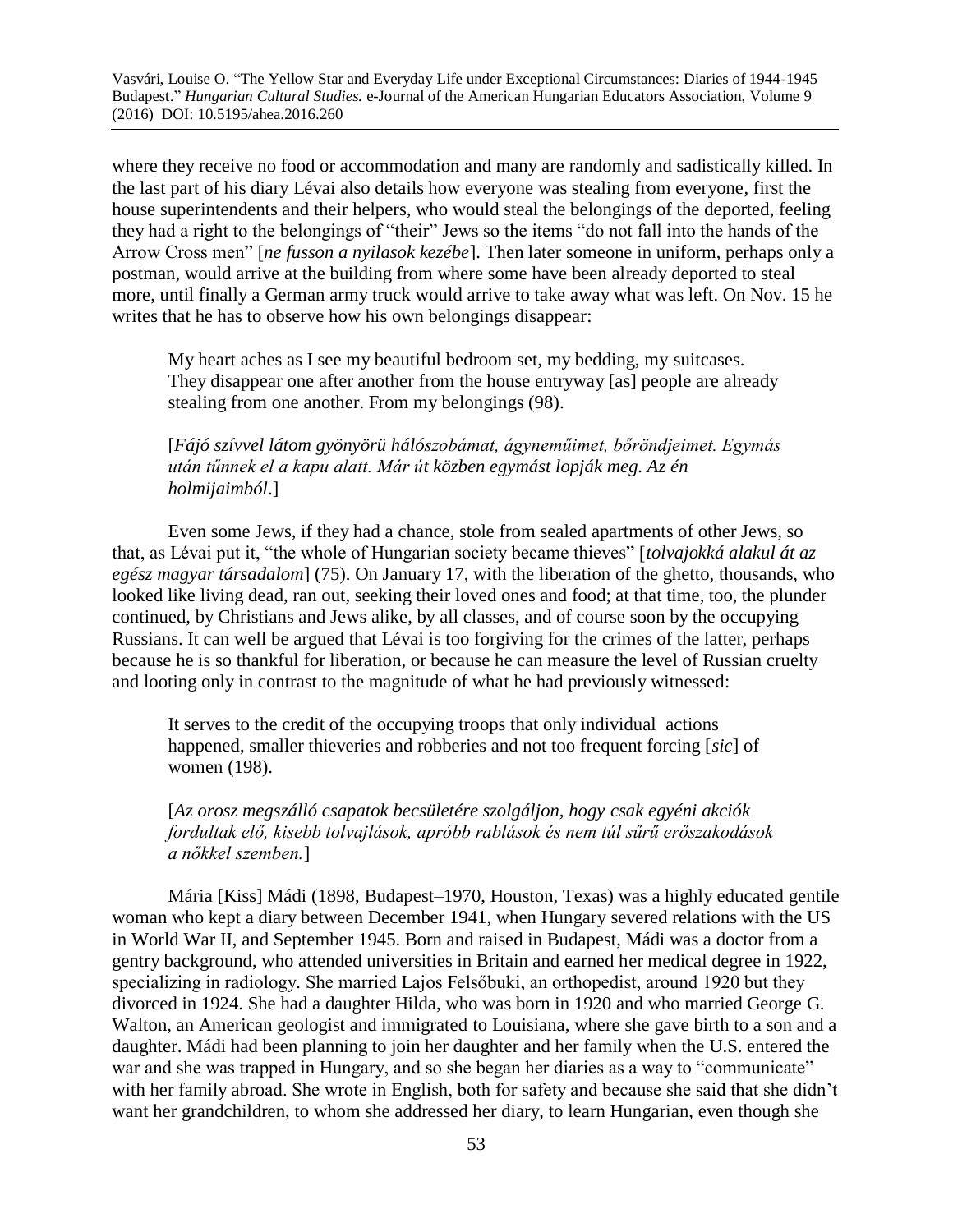could not know if her daughter would ever get to read her words. By the end of the war Mádi filled sixteen notebooks stating at the beginning of her diary that "I am going to see, hear, to witness everything…it may happen of course that neither myself nor my diary will ever reach you" (n.p.). She did survive the war and was able to emigrate in 1946, became a US citizen in 1952, and worked in the US as a psychiatrist. Her diaries also contain photos, clipping and correspondence, as well as some annotations she added to them in pencil in 1960. They had been kept in plastic bags in a family safe for thirty years and her grandson Stephen Walton, who donated the diary to the US Holocaust Memorial Museum in March 2013, said that the family hardly ever looked at them. The totality of the diary volumes has recently been posted in its entirety on the Museum's website: [http://collections.ushmm.org/search/catalog/irn50967.](http://collections.ushmm.org/search/catalog/irn50967)

In her diary Mádi describes many details of the war, from food prices to the weather and politics, such as the Hungarian propaganda she hears, and writes about missing her daughter and even about her dog, of whom she includes photos in her diary. After March 1944 she describes the constant air raids and many deprivations the city residents suffer; she also writes about everything she sees and hears, including what her Jewish friends are going through. In her entry for April 2, 1944 Mádi refers to the upcoming imposition of the yellow star on some of her friends and describes how one Tercsi néni, a Jewish woman living in a mixed marriage, according to the new rulings will have to wear the yellow star while her husband and children are considered gentile. This was because the March 31 edict on the wearing of the yellow star according to the Nürnberg laws decreed that all Jews from age six had to wear the star, included those who lived in mixed marriages. Mádi tried to console her friend with the rumor that she had heard that there would be changes to the rulings and that in cases like hers, although she would still be considered a Jew, she will not be obliged to wear the yellow star. Mádi then goes on to talk about one Magda Pató, who has only one quarter Jewish blood so that her legal standing is not touched, and yet some people at her work behave very nastily toward her: her boss immediately transfers her from her job of six and a half years to a much worse position, and she also finds a yellow star in her desk drawer. On April 5 Mádi adds: "Jews will have to wear the yellow star from April 5 on. They are sick with shame and fear, marked thus, they may be set out for any brutality." On April 14 she reports:

Every day a new cruelty. Last night 250 Jews and Jewesses were called to work with a rug and a pail and it is believed they will have to work and live close to the targeted areas.

On October 17 Mádi found a friend, Irén Lakos and her seven-year old nephew in her apartment and for four months she sheltered them. The boy's father was deported but survived, but his mother, Rozsa, was killed in Auschwitz. Mádi didn't much like children and found the spoiled child irritating but she did nurse him when he was ill. She writes about him with mild anti-Semitism: "And the best joke is this seven-year old child is the worst type, whom I try hard to save. No bad quality, we used to know as Jewish qualities, is missing." In 2015 Mádi was posthumously named Righteous Among the Nations by Yad Vashem.

The final two diaries I will discuss, by Klára Szebeny and by Mrs. Miklos Horthy, start only in late 1944, so first I include here by way of contrast with Mádi's reaction to the April 5, 1944 imposition of the Yellow Star on those classed as Jews the evaluation of the same events by another gentile, Pius István Zimándi (1909-1973). Zimándi was a member of the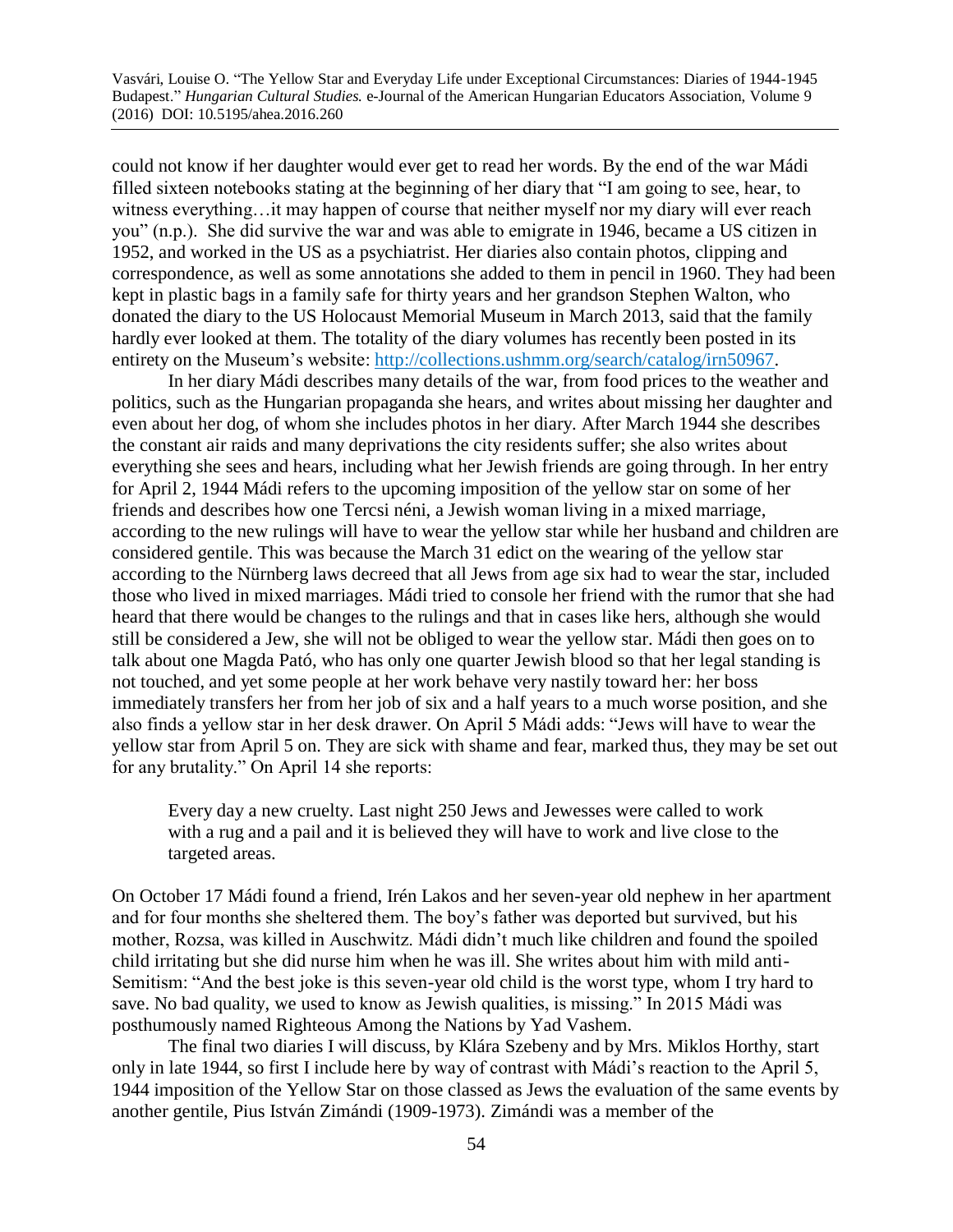Premonstratensian religious order and a literary scholar, whose diary from March 19, 1944 to March 1945 has also only recently appeared. The diary, which I am unable to treat here in detail, is particularly interesting in that it represents the atmosphere and opinions of a segment of the intellectual Christian middle class. On the day of the *csillag premierje* ['the star's premiere'], as we saw above that persecuted Jewish "Margit" ironically referred to it, Zimándi expresses his surprise at realizing how many Jews lived in Budapest. By his observation of passers-by in downtown Budapest on that first day he judged that one in four were Jews. He was, in fact, just about right in his counting since the Jewish Laws affected twenty to twenty five percent of the Budapest population:

I would never have believed that there are so many Jews in Pest. I kept on counting them at the street crossings and among those crossing at once there were regularly eight to ten Jews. It's as if every fourth person in Pest is a Jew.

[*Hanem hogy annyi zsidó van Pesten, sose hittem volna. Átjáróknál számolgatom is őket. A sarkokon az egyszerre átmenők közül rendesen 8-10 volt a zsidó. Mintha minden negyedik ember zsidó volna Pesten*.]

Klára Szebeny, Karafiath Jenőné (1920–2015) started her letter-diary on December 26, 1944 and wrote until June 17, 1945, during which time she wrote almost daily in the form of letters to her husband, whose whereabouts on the front she did not know, but hoped that he would eventually return. He did survive and was able to read the letters after he was freed as an American prisoner of war. Forty years later she typed the letters into a computer and printed them out for her family. She stated that the original manuscript is extant and that she has added nothing but only left out some bits. In her introduction to her letter-diary Szebeny wrote that she had wanted to show what the war was like and how she, then a twenty-four year old mother with two very small children, three-year old András and one-year old Judit, and her family survived in their house on Rozsadomb, where twelve to fourteen people, including two maids, lived mostly in hiding from the bombing in an eleven square meter small basement laundry room. Another twenty years after she had typed up her diary, her son, András Szekfű (Karafiath) put it up on a Facebook site in serial fashion so that readers would have a sense of reading it as an actual diary, the way it was written (see on Facebook, *Családi története – Ex 103 el nem küldött levél Budapest ostromárol*). Interestingly, Szekfű is following a present-day movement of individuals posting diaries and letters of World War II from their own family archives as historical blogs, served up in a day-to-day form, although most such archives feature letters from soldiers on the frontlines [\(http://ww2today.com/featured/diaries-of-world-war-ii\)](http://ww2today.com/featured/diaries-of-world-war-ii). Sebényi's Facebook archive is also accompanied by many striking photos, as well as, from November 2015, very interesting short folkloric vignettes about life in Hungary during her youth, which she wrote into the computer at age ninety; the collection is titled "*Gyerekkorom messzeringó világa*" ['The Wide-Sweeping World of My Childhood'], after a verse from the patriotic elegy "*Nem tudhatom*" ['I Can't Know'] written by Miklós Radnóti in January, 1944, at a time when those verses had a much more sinister connotation.

Although Szebeny died in October 2015, she did live to see her diary published earlier that year in book form as *103 el nem küldött levél Budapest ostromárol* ['One Hundred and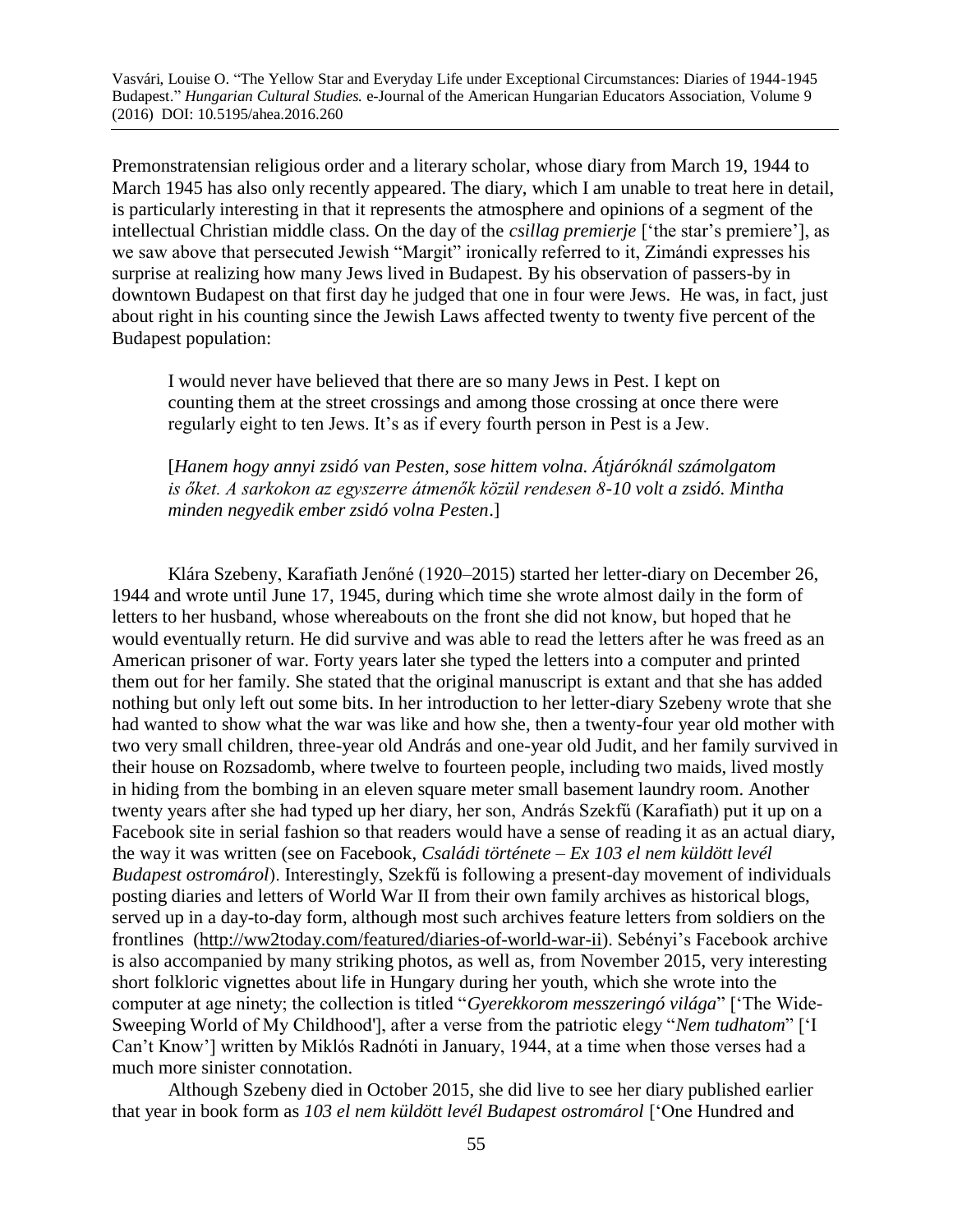Three Unsent Letters about the Siege of Budapest']. She writes that she decided not to flee because it would have been too hard to do so with her small children and that her husband, Jenő, could move more easily on his own. She also was able to obtain a Swedish *Schutzpass,* a fact we do not hear much about in the case of Christians, but she needed protection because of a rumor that the Germans would take hostages from members of political families and her father-in-law was a retired minister, and her own grandfather had also been active in political life. Like Dévényiné, Klára Szebeny complains in her diary that she had to become the head of the household and be decisive making all the decisions and keeping a cheerful countenance for her family; it is only at night she can cry and also write in her diary as an escape: *hogy jól kipanaszkodhassam magamat* ['so that I could really get all that complaining out']. In her daily entries she complains about trying to maintain basic cleanliness for her children and about ever dwindling food supplies. During a bombing on January 23, 1945 most of her house is burnt down and while her belongings are salvaged they are immediately in part stolen, exemplifying what Lévai wrote about everyone ending up stealing from everyone else. She writes how on January 30 the Russians reach them and all the women put on scarves and try to look old but that, so far at least, the Russians were behaving all right, although she realizes that later they may not, but for now some just wanted to trade sugar for watches. Throughout her ordeal Szebeny expresses her love and amazing patience for her children, although in the end, in the months after the war, she will be forced to leave them for a while in a kind of orphanage so that they are fed and so that she can try to work where she gets no pay but at least free soup.

Szebeny's diary, although essentially made up of minute daily events, includes many significant minor and major comments. For example, she mentions an older man in their bunker, who even in their desperate situation could only think of his stomach and expected his wife to continue to serve him continually. She also writes interestingly of the days after liberation on February 13, about what she sees on the streets as she traverses Budapest on foot, and how the city begins to come alive, with more and more stores beginning to open up again by April. Sadly, in spite of the charm and warmth of the diarist's writing style it cannot escape a reader today how different her concept of the war inevitably was than that of Dévényiné and Lévai, who from March 1944 were, together with their families, in mortal danger every moment. Szebény can write without irony in December 1944 that her family was able to vacation from March 1944 through the whole summer and fall in their Balaton house: "this summer still passed under almost peacetime conditions, even if with troubled portent for the future" [*ez a nyár meg majdnem békebeli körülmények, de bajos előjelekkel telt el*]. The family still held a festive wedding and they spent a beautiful autumn in their summer house on the Balaton, where they were still able to bathe on October 7. They finally close their house and return to Budapest in November and by December, while still listening to nice music from Vienna on their radio, they can hear the front approaching because of the faraway sounds of anti-aircraft fire. Soon there is no more radio transmission, no newspapers, and they cannot even go upstairs to the house to cook and must spend all their time in the bunker; it is at this time that she starts writing her diary. In the diary she, in effect, says nothing, even in hindsight, about any events of 1944, except that for a while people wanted to believe in the myth of the reputed "secret weapon"—perhaps emanating ultimately from the Germans' secret attempt to develop an atom bomb—that would win the war. Here it is worthwhile to contrast Dévényiné's June 17 reaction in real time to this secret weapon rumor that was much touted in the newspapers: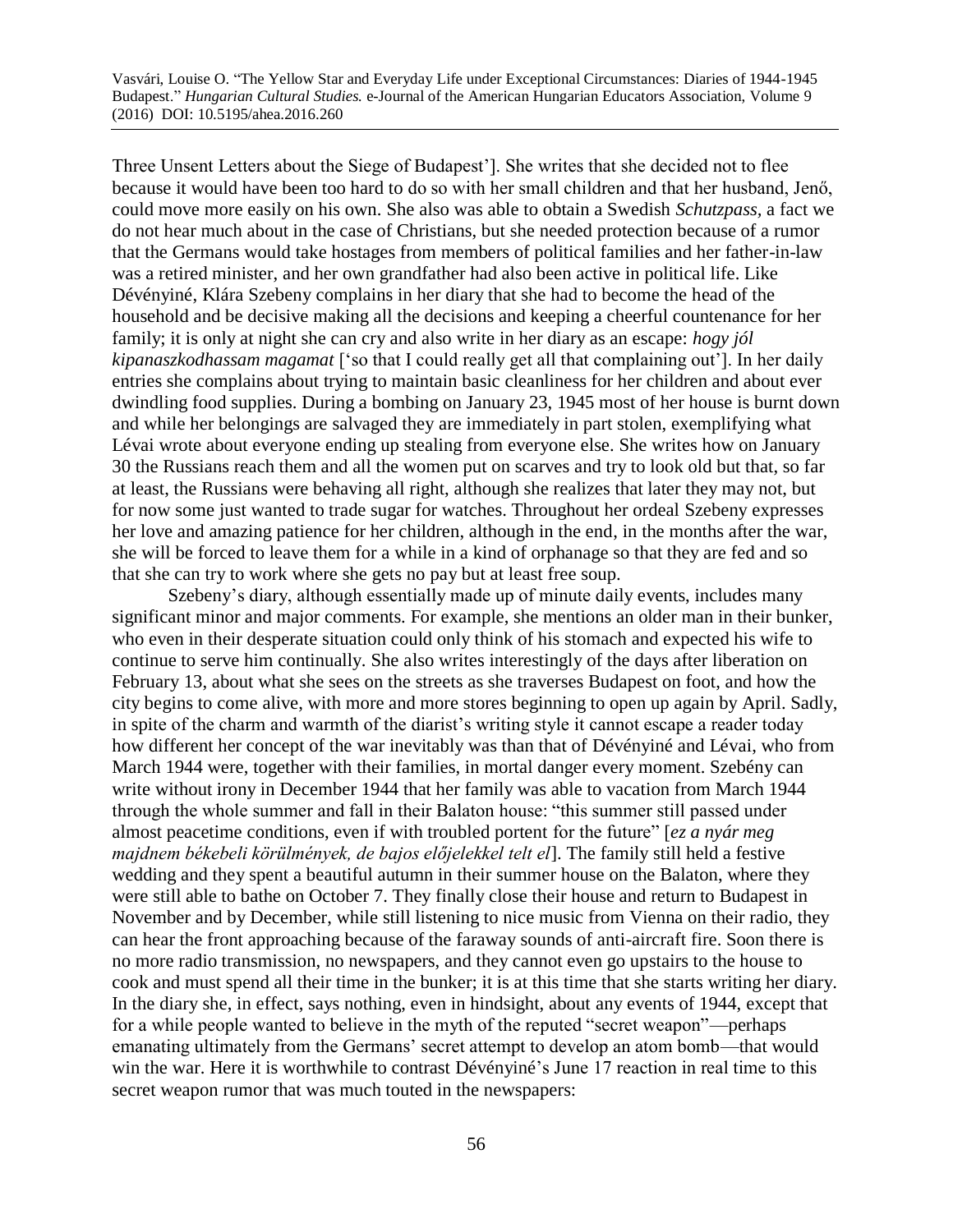The newspapers are full of news about the Germans' new weapon. Today the Vértes couple were here and Vértes kept on glorifying the weapon: he said that with this he believed that the Germans will win the war. It's some kind of flying rocket, which they used to bomb London (73).

[*Az újságok tele vannak a németek új fegyverével. Ma Vértesék is itt voltak és Vértes is csak a fegyvert dicsőítette: azt mondta, ezzel elhiszi hogy megnyerik a németek a háborút. Valami repülő rakéta, Londont bombázták vele*.]

At one point, in the context of the Swedish *Schutzpass* Szebeny obtained she adds that Swedish protection brought salvation to many *szerencsétlen* ['unfortunate'] Jews but that it remained to be seen whether the same letter of protection would help her with the Russians.

Since I have been writing about diaries written about Budapest in 1944-45 it is necessary to mention, if only briefly, the also only recently published diary of the wife of Miklós Horthy, born Magdolna Purgly (1881–1959). Mrs. Horthy starts her diary only on November 6, 1944, three weeks after the family was arrested by the Gestapo and sent to Bavaria, where they were held under house arrest, and ends it in December 1945. Her grandson, István Horthy Sharif, in whose garage in South England the diary was found, says that he was unaware of its existence as his grandmother, with whom he lived until age seventeen, never talked about having written one. The diary is totally silent about everything that happened in Hungary before November and is focused only on the family's daily routines and terrible tedium and on the pain of a total lack of information about home and about Miklós Horthy Jr., or 'Niki,' who was kept at the time by the Germans in Mauthausen. He had been kidnapped with the threat that he would be killed unless Horthy abdicated in favor of Szálasi, which is why he then did. As Horthy's grandson says, his grandmother was clearly very careful about not writing anything that could get them into trouble, but she did occasionally make personal emotional observations, such as how sorry she was to learn that Mussolini had been killed, as he had been a true friend of her husband. Towards the end of her slim diary she also allows herself a kind of declaration of love to her absent husband, lamenting how hard it was to be separated from him for over five months, "when I have lived my whole life only for you and only because of you. And precisely now I can't share these difficult times with you" [*mikor egész életemen keresztül csak neked és csak érted éltem. És pont most nem oszthatom meg veled ezeket a nehéz időket*].

All these diaries present the wartime history of Hungary in 1944-45 not as official history but as experienced, seen, and described from the point of view of people trying to lead their existential daily life; just the same, these diaries give us glimpses of big historical events such as the March 19, 1944 German occupation of Hungary, or the December 25, 1944 Russian encircling of Budapest, that impel the diarists to start writing. By reframing history through their personal and family experience and by recounting everyday events left out of official history the diarists provide not merely source material for history but also an alternative way of narrating the past, conveying both the factual events and experiences of the war and their own individual suffering and coping with catastrophe.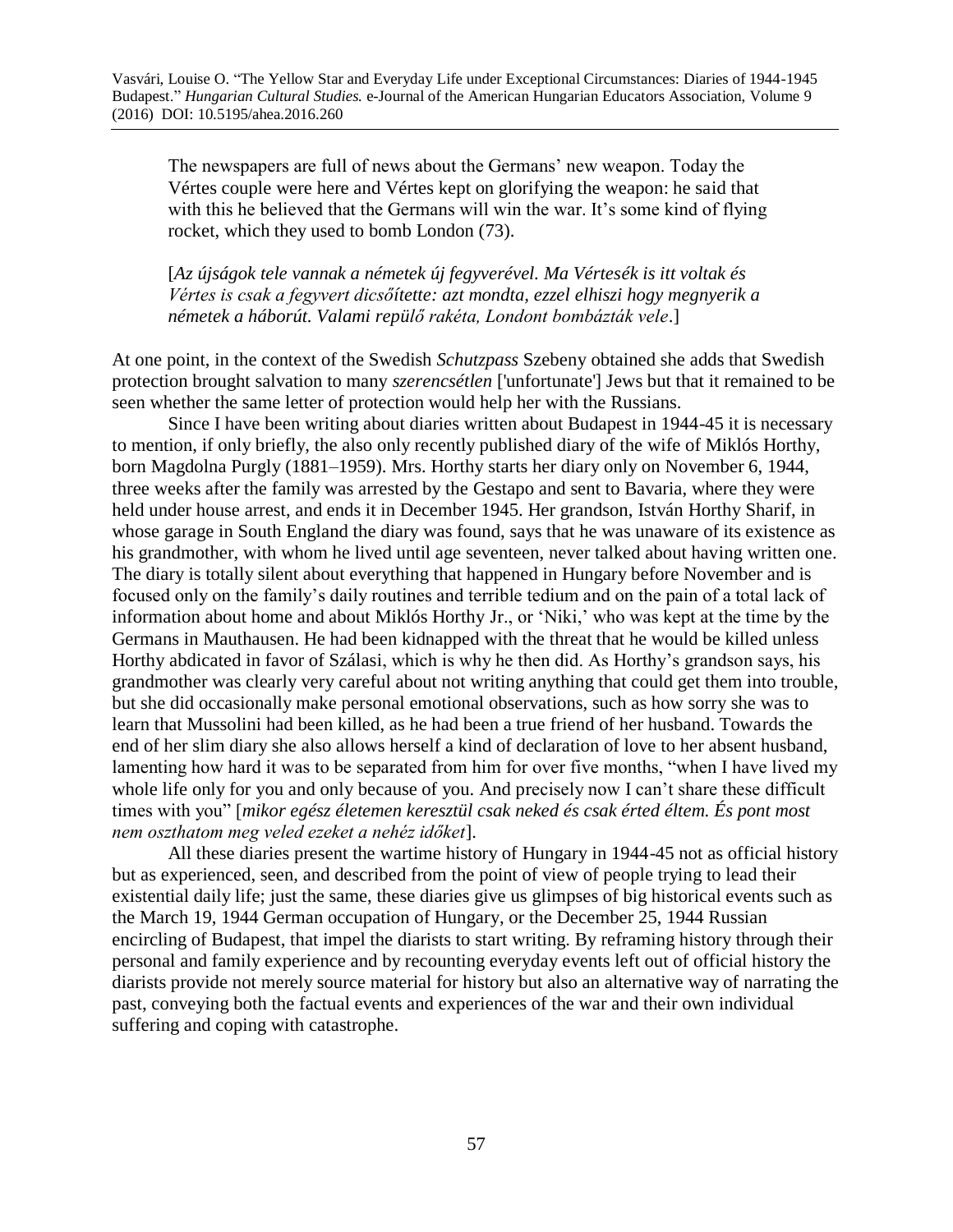## **Works Cited**

- Casey, Stephen Posted 2005. "My Story, 1944-45, Hungary to Buchenwald, Mauthausen, and Back." [http://isurvived.org/Survivors\\_Folder/Stephen\\_Casey-hungarian.html](http://isurvived.org/Survivors_Folder/Stephen_Casey-hungarian.html)
- Fulbrook, Mary, and Ulinka Rublack. 2010. "In Relation: The 'Social Self' and Ego Documents." *German History* 28/3: 263-272.
- Herzog, Esther. 2009. "Introduction: Studying the Holocaust as a Feminist." *Life, Death and Sacrifice. Women and Family in the Holocaust.* Ed. Esther Herzog. NY: Gefen: 1-18.
- Hogan, Rebecca. 2008. "Engendered Autobiographies: The Diary as A Feminine Form." *Prose Studies: History, Theory, Criticism* 14/2: 95-107.
- Horthy Miklósné. 2015. *Napló 1944-45* ['Diary 1944-45']. Budapest: Libri.
- Huff, Cynthia A., and Suzanne L. Bunkers. 1996. "Issues in Studying Women's Diaries. A Theoretical and Critical Introduction." *Inscribing the Daily: Critical Essays on Women's Diaries.* Eds. Cynthia A. Huff and Suzanne L. Bunkers. Amhert: U of Massachusetts P: 1-20.
- Huhák, Helena, András Szécsényi, and Erika Szívós, eds. 2015. *Kismama sárga csillaggal: egy fiatalasszony naplója a német megszállastol 1945 juliusáig* ['Mother-in-Waiting With Yellow Star: The Diary of a Young Married Woman From the Germany Occupation to July 1945']*.* Budapest: Jaffa Kiadó.
- Kaplan, Marion A. 1998. *Between Dignity and Despair: Jewish Life in Nazi Germany.* Oxford: Oxford UP.
- Kunt, Gergely. 2014. "Ironic Narrative Agency as a Method of Coping with Trauma in the Diary-Memoir of Margit K, a Female Holocaust Survivor." *Hungarian Cultural Studies* 7 http://ahea.pitt.edu DOI: 10.5195/ahea.2016.230
- Laczó, Ferenc. 2015. "The Foundational Dilemmas of Jenő Lévai: On the Birth of Hungarian Holocaust Historiography in the 1940s." *Holocaust Studies* 21/2: 1-27.
- Lang, Berel. 2005. *Interpretation, Misinterpretation and the Claims of History*. Bloomington: Indiana UP.
- Lévai, Jenő. *"Csak ember kezébe ne essem én…" Deportácio, télach, Schutzpass. Napló, 1944- 1945* [''That I Should not Fall into the Hands of My Fellow Man: Deportation, Leaving, Letter of Protection*'*]. Ed. János Dési. Budapest: Múlt és Jövő, 2016.
- LoBello, Maya. 2016. "The Holocaust Journal of Miksa Fenyő." *Hungarian Cultural Studies* 9 http://ahea.pitt.edu DOI: 10.5195/ahea.2016.230
- Lőwenstein, Enikő. 2016. "Női hangon megelevendő történelem. Könyvajánló: Budapesti háborus naplók" [http://mandarchiv.hu/cikk/5391/Noi\\_hangon\\_megelevenedo\\_tortenelem](http://mandarchiv.hu/cikk/5391/Noi_hangon_megelevenedo_tortenelem)
- Mádi, Mária. 2015. *Diaries.* Manuscript, US Holocaust Memorial Museum <http://collections.ushmm.org/search/catalog/irn50967>
- Ofer, Dalia. 2011. "Gender: Writing Women, Writing the Holocaust." *Writing the Holocaust.*  Eds. Jean-Marc Dreyfus and Daniel Langton. London: Bloomsbury Academic: 7-25.
- Ofer, Dalia. 2008. "Motherhood under Siege." *Life, Death and Sacrifice: Women and Family in the Holocaust.* Ed. Esther Hertzog. Jerusalem: Geffen: 41-67.
- Popkin, Jeremy D. 2005. *History, Historians, and Autobiography.* Chicago: U of Chicago P.